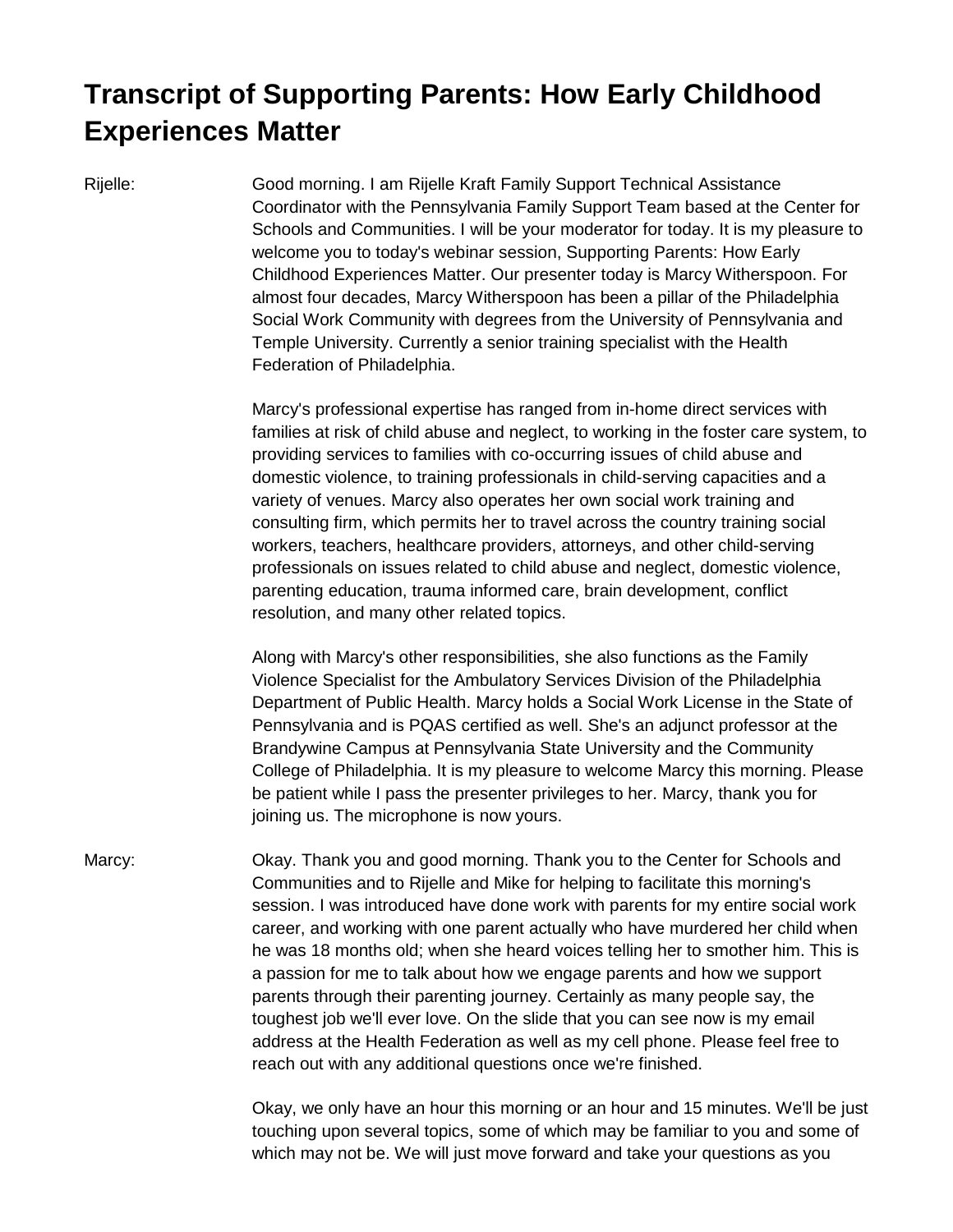have them as well. Our objectives for this morning's session are to define how toxic stress, the neurobiology of the brain, and the Adverse Childhood Experiences Study impact health and well-being. We're going to explore strategies to improve parent-child relationships when current trauma and/or history of trauma is present. I'm going to talk about some positive parenting strategies that promote healing and resilience; and I know many of you are working with programs or implement programs like Parents as Teachers, and Healthy Families in America, Nurse-Family Partnership, Triple P, etc. Some of this will be very, very close to home for me.

Just really briefly, the definition that I like to use for childhood trauma is the experience of an event by a child that is emotionally painful or distressful, which often results in lasting mental and physical effects. I want to focus on this piece initially because I want us to look at the parents that we're working with and recognize that they too are a compendium of the traumatic history that may have had and all of their experiences both positive and negative.

I think I want to bring this back to parents even while we focus on some of these initial slides because I want us to remember. I know when I first started working with families, people would say, "Even though the referral would come because the child was having some challenging behavioral issues, it was usually the parents' issue or stage that they were stuck in, developmental stage, or some issue around the parents' trauma, which was something that we needed to address." Sometimes that's the difficulty helping them recognize that they need to be more self-aware and notice what's happening with them.

What kinds of experiences qualify as traumatic? What kinds of things am I actually talking about here? Just if a few of you can just respond in the chat box, that would be helpful. I can't see the chat box but Rijelle will let me know. What kinds of experiences would you consider traumatic for children?

- Rijelle: Okay Marcy, here we go. Child abuse is one that came in, parent incarceration, a death in the family.
- Marcy: Okay, exactly. All of the above and many, many more. We know that any experience that is overwhelming for a child can be traumatic for that child. We have to be careful and really help parents understand that even if the child is experiencing a trauma that they too may have experienced; that they can't judge how that child should respond to it. One of the things I hear periodically is trauma, we've all had trauma. They just better get over it, that kind of response. What we have to make sure of doing is not assuming and not judging because everybody's response, even if the traumatic experience is similar, everybody's response is different.

That's why there's that saying, "If you've seen one child, you've seen one child, or if you've worked with one family, you've worked with one family," because every situation is different. Clearly, we know that trauma is an equal opportunity issue. We know that trauma can occur at any age and it can affect people from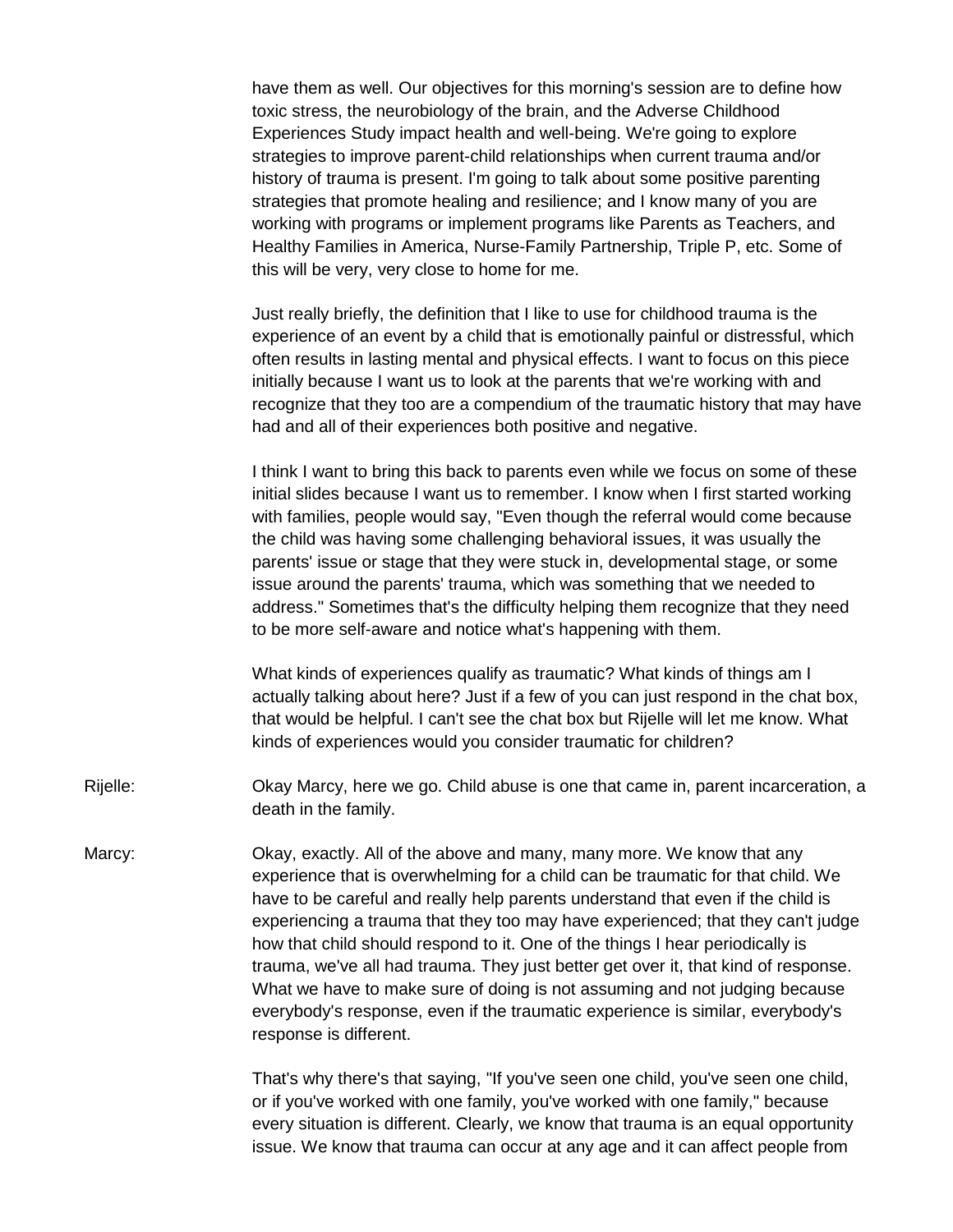all races, genders, gender identities, ethnicities, religions, etc. That this is an issue that we all may have experienced and we all do experience, but affects us all in different ways as I mentioned earlier.

I wanted to tell you the story of Sammy. He was a child that I worked with, maybe in the '80s. I want to tell you what happened with him. He had fallen out ... He didn't fall out. Let me rephrase that. As a 10-month-old child, he was thrown out of the second story of bedroom window of a row home in South Philadelphia. Fortunately, he landed on the bushes in front of the living room window. He had no significant physical injuries and basically some minor lacerations, cuts, and bruises. He was 10 months old at the time. He wasn't walking. He had no language.

I wanted to ask you, do you think Sammy remembers this experience of being tossed out, basically tossed out of a window when he's 10 months old? If people can answer that, if you think he remembers, or do we have memory of time when we're that young?

Rijelle: Several responses here saying definitely yes. In fact, all of the answers coming in are saying yes. A couple, I'm not sure.

Marcy: Okay, all right. What we know about memory is that early on, that young, we would not have conscious memory of something like that occurring; but yes we do have body memory or sensory memory of those experiences. What we know is that negative experiences layer a much heavier imprint on the brain than positive experiences. That is something that we have to pay attention to when we're working with parents. There's also a great book called Ghosts from the Nursery, which refers to those as well. The things that happen to us early on during infancy that we feel like we remember in some part of our body, but we just don't have access to conscious memory.

> That's why certain traumatic events that happened to us when we're that age are very significant and feel very real, but we don't always have language for that. Even the olfactory sense plays a role for very young children because lots of times, smells can provoke a memory particularly for children that are younger than 10. For adults who are working with trauma that maybe unresolved themselves, even odors, sounds, the sound of somebody's voice, a hairstyle, there are so many things that can trigger that memory that might send somebody into a trauma response, and we'll talk about that soon.

I want you to think about for a moment a traumatic memory maybe from your childhood and think about how that has shaped some aspect of your life. You don't need to type in but just think about something perhaps that was a loss or something that was difficult. Just to share with you, I think of being diagnosed with a chronic illness as a child for me. It shaped every aspect of my life since then. I never really thought of it that way until I started doing more work around trauma. These are questions that we need to think about especially as we're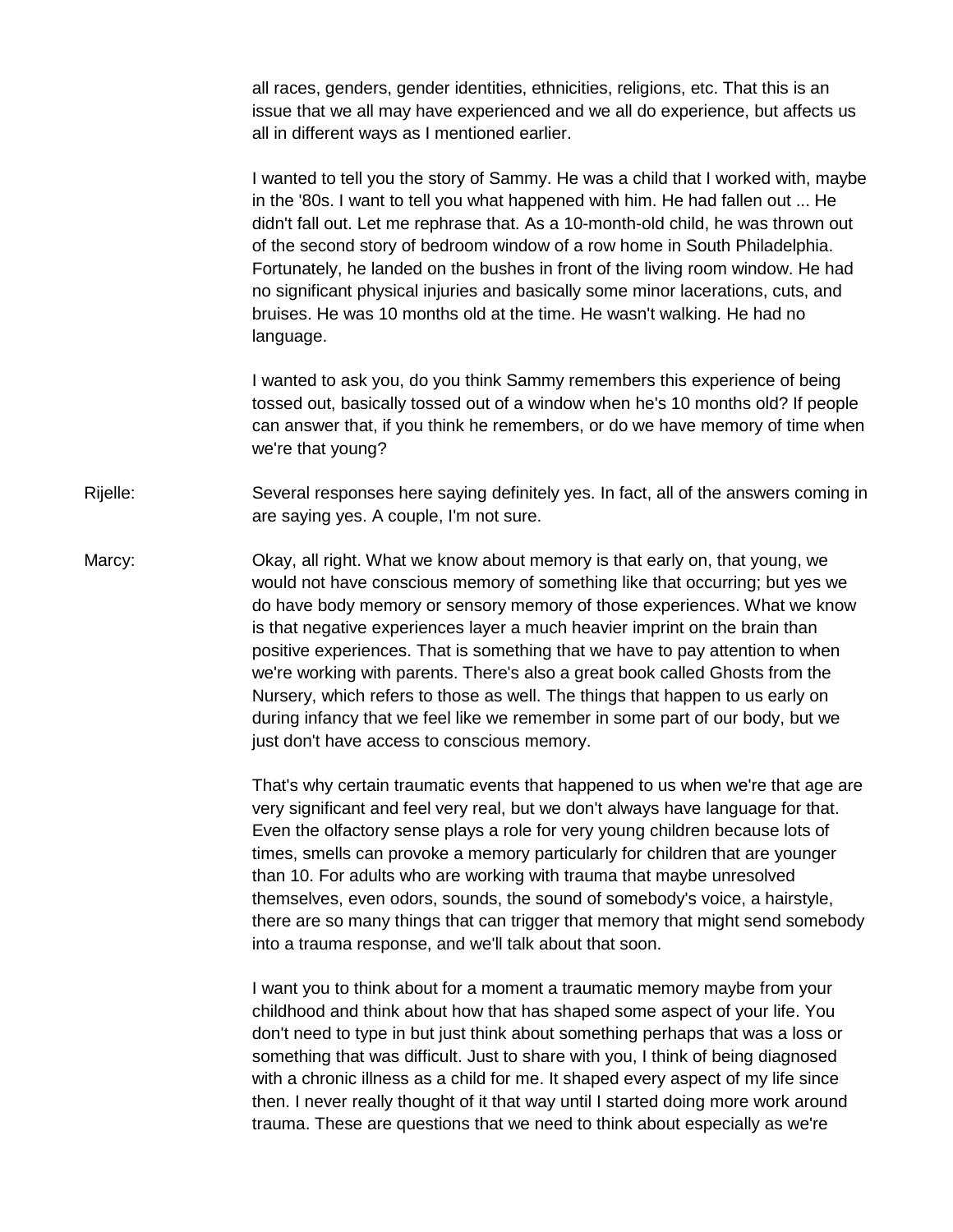working with families, and especially as they're attempting to work with perhaps their children who are challenging them in some way.

I want us to listen just for a moment to a 911 call that a little girl named Lisa made when she was six years old to the police when her mother and stepfather were involved in altercation. It happened in 1991 and Lisa is an adult now and gave permission for this to become public information, and for us to be able to learn from it.

911 Operator: July 21, 1991. Time, 22:13 hours would be a 911 call, this is 3207. Standing emergency? What's the standing emergency?

- Lisa: My mom and dad, they are having a fight.
- 911 Operator: Is he hitting her?
- Lisa: Stop it. Send the police please.
- 911 Operator: Okay, we're going be there.
- Lisa: Stop it. Stop it, stop!
- 911 Operator: Let me talk to ... Where is your mom?
- Lisa: What?
- 911 Operator: Are they in the room fighting? What's going on?
- Lisa: They're having a fight because they ... This has been going on forever and ever. They always have this because he has a club and he's always drinking there and getting drunk, and mom's-
- 911 Operator: What's his name? What is his name, your father's name?
- Lisa: He's my stepfather.
- 911 Operator: Okay, how old is he?
- Lisa: Drop it. Drop it, drop it, drop it.
- 911 Operator: What's going on?
- Lisa: Drop it.
- 911 Operator: Lisa? What's going on?
- Lisa: He's hurting mommy.
- 911 Operator: How is he hurting her?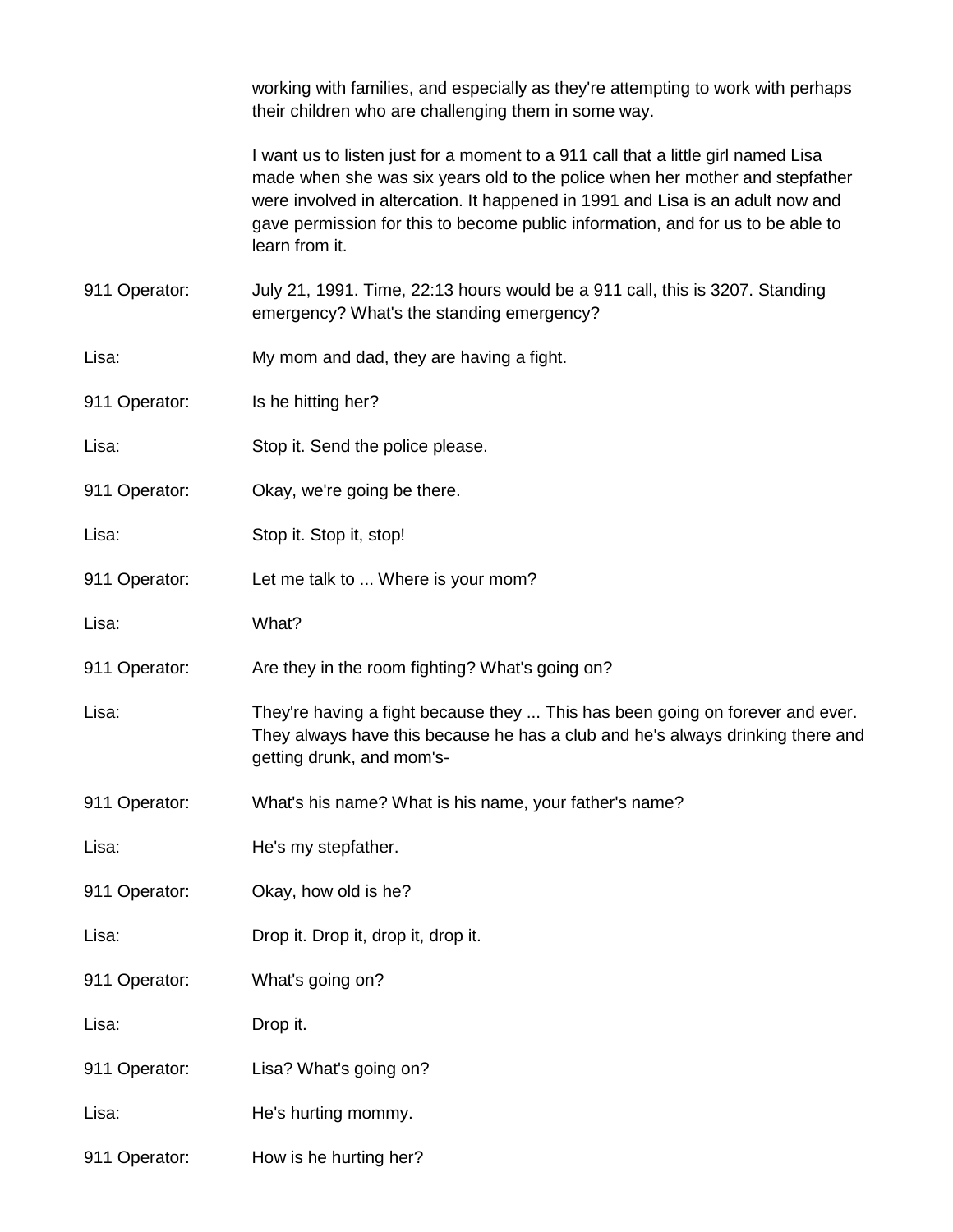| Lisa:         | [inaudible $00:14:00$ ]                                                                                            |
|---------------|--------------------------------------------------------------------------------------------------------------------|
| 911 Operator: | Okay. Don't cry we're going to send the police.                                                                    |
| Lisa:         | Okay.                                                                                                              |
| 911 Operator: | Okay. Now, where's your mother at right now?                                                                       |
| Lisa:         | She's in the room fighting with him. Okay, could you just send the police?                                         |
| 911 Operator: | Yeah. They're on their way, but I'm keeping you on the line until you get there,<br>okay? Is your front door open? |
| Lisa:         | Oh, no.                                                                                                            |
| 911 Operator: | Can you go unlock it and come back to the phone, so the officers can get in?                                       |
| Lisa:         | Okay. Just wait please.                                                                                            |
| 911 Operator: | Okay, thanks.                                                                                                      |
| Lisa:         | He just knocked my sister out.                                                                                     |
| 911 Operator: | What sister did he knock out?                                                                                      |
| Lisa:         | My little sister.                                                                                                  |
| 911 Operator: | Did she gets pushed?                                                                                               |
| Lisa:         | The four-year  Oh, my God!                                                                                         |
| 911 Operator: | What's the matter?                                                                                                 |
| Lisa:         | Something happened! Stop! Just wait for the police. Wait, I want to go see what<br>happened please!                |
| 911 Operator: | Okay. The police are on their way, okay? Hello? Lisa, the police are on their way,<br>okay?                        |
| Lisa:         | Mama, the police are coming! My step daddy has got the baby now.                                                   |
| 911 Operator: | He has the baby now. Where is he at now?                                                                           |
| Lisa:         | What?                                                                                                              |
| 911 Operator: | Lisa where is-                                                                                                     |
| Lisa:         | Mommy!                                                                                                             |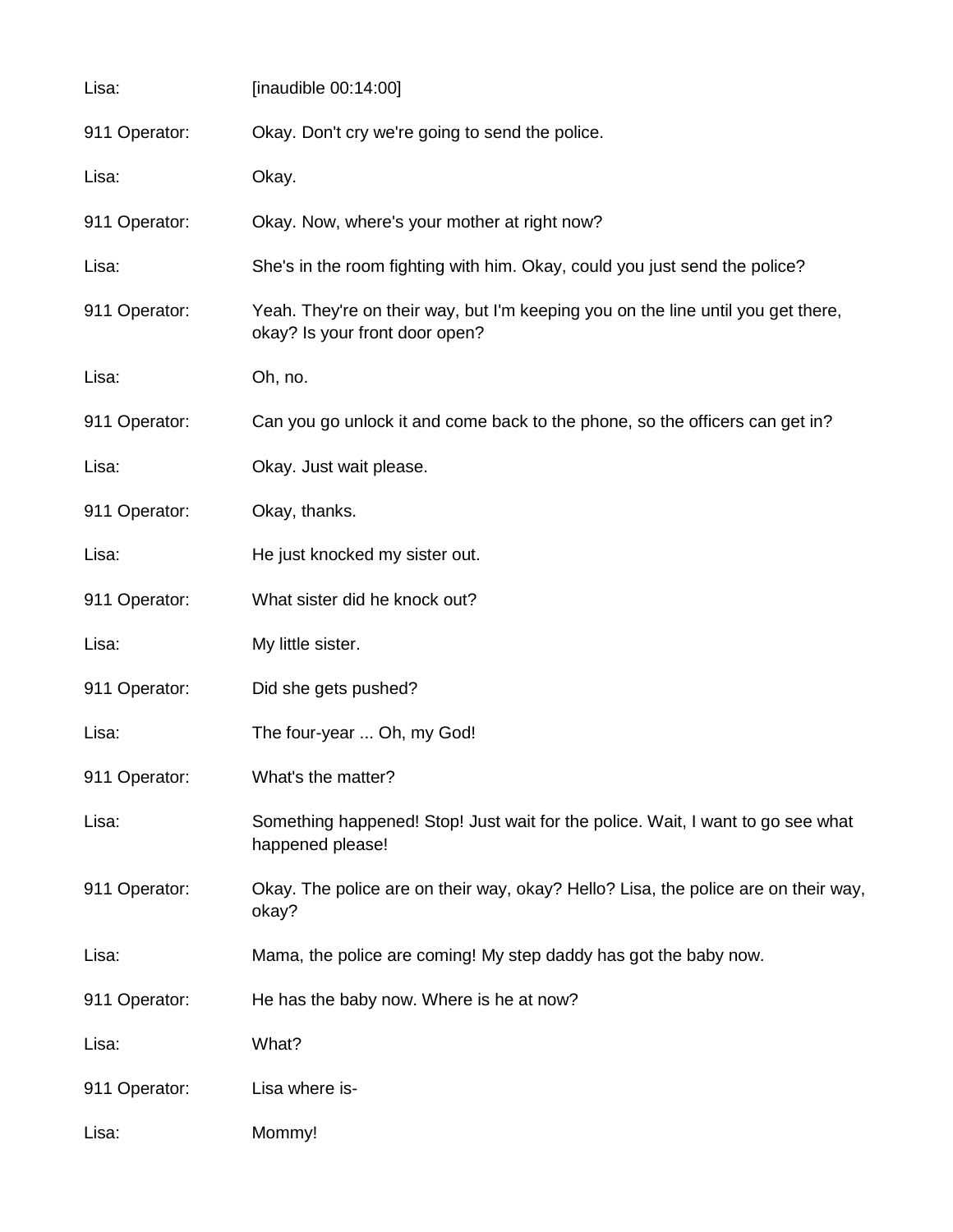## 911 Operator: Hello?

Marcy: Okay. I know that, that is something that's difficult to watch for many people. One of the reasons that I wanted to show that was because I want us to think about how you parent a child who may have been exposed to chronic frequent trauma, chronic frequent ongoing levels of stress. Also, I wanted to point out to you in that segment, and this is something that's used to teach police dispatchers that we don't ever want to tell a child not to cry. That we want to help a child by validating, and affirming, and letting them talk about, "You know what? I understand you're sad. I understand you're afraid."

> We don't want to tell a child not to be sad or not to be angry. We want to help them express those feelings in healthy ways, but that was one of the criticisms of the police dispatcher. Of course, she was scared to death and didn't know what to do. That's certainly one of the strategies that I'm hoping that you'll leave with. That we want to listen to the painful emotions and embrace them if you will; and affirm and validate those kinds of feelings. Parents need to know that it's okay for them to talk to their children about some of these painful memories.

> This is a schematic of what happens when there's childhood trauma. There's the unremitting stress, the toxic stress that occurs when there's chronic frequent ongoing events or experiences that affect the stress response system. What happens to the stress response system is that it starts producing stress hormones into the brain and into the body. We know the primary stress hormone is cortisol and of course, there's epinephrine and norepinephrine. What happens when there's this excessive dumping of these stress hormones is that the lower part of the brain, which many people refer to as the survival part of the brain gets overdeveloped at the expense of those upper parts of the brain. The cortex, those cortical areas of the brain that allow us to think, and plan, and be rational.

> Those are associated with some of these challenging behaviors, which many parents see as a child defying them, or a child not wanting to listen to them, or a child that has a temper tantrum; when in fact, some of these behaviors are just the child's the stress response system, which is working not within the child's control. It's just the response to a trauma trigger or a trauma itself, which is occurring. The child is really not in control here, although we can start helping them learn how to be in control. When these behaviors arise, parents need to know that in fact this behavior is a child who is experiencing overwhelming emotion and need some help in managing that and self-regulating. We know that these form say ... Let's move forward because I'm paying attention to time.

> What we know when there are toxic amounts of cortisol on the body is that we have high blood sugar. We have high blood pressure. We have faster heart rates. We have fatigue. There's problems with sexual function. There is a compromised immune system. Almost every part of the body is affected, but cortisols is helpful and helps us get through stress in the short term. Cortisol will help if you were exhausted and you need to stay awake. Your body will be producing cortisol to keep you awake. Our bodies do what they need. Our brains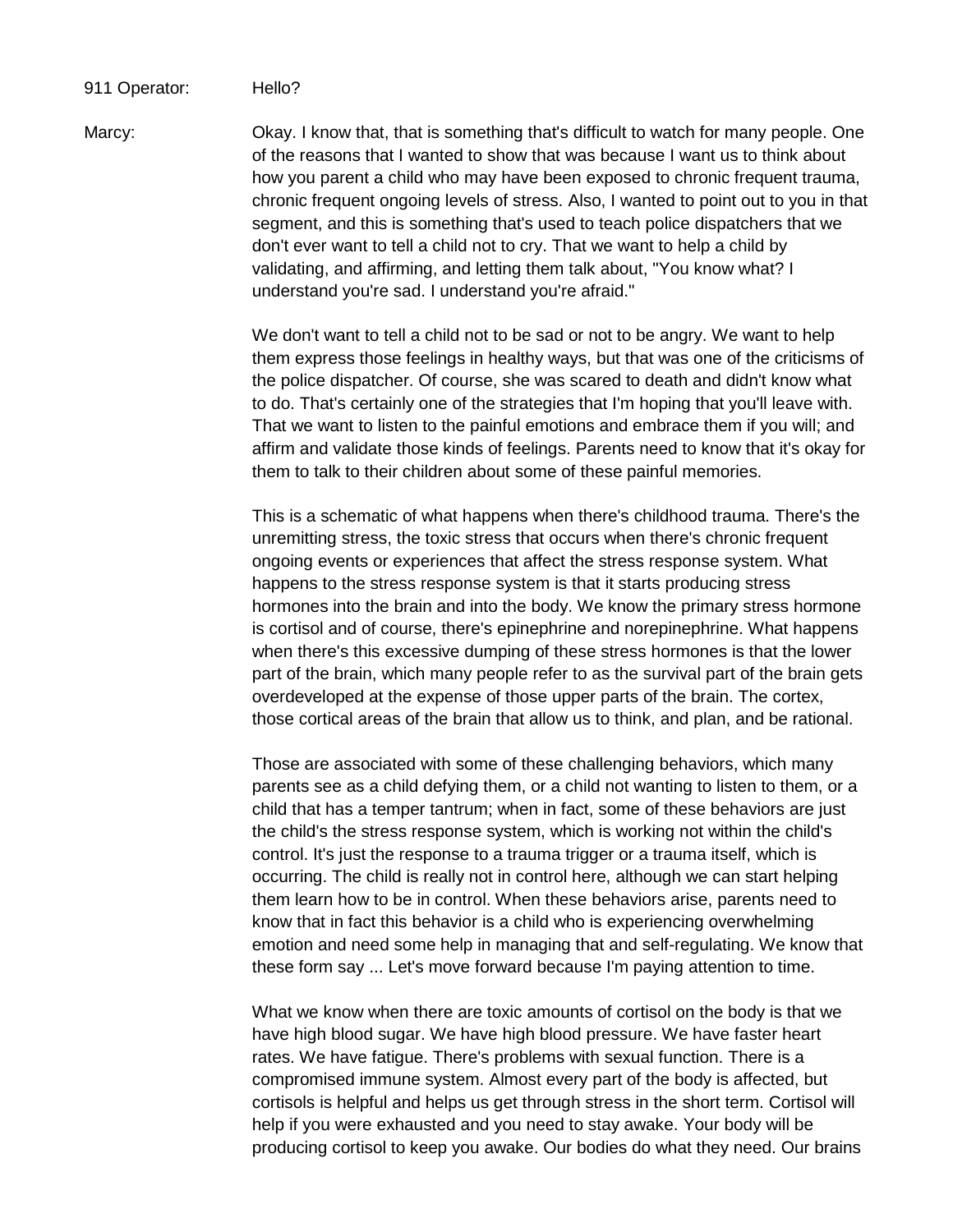prioritize survival above all else, but those toxic amounts of cortisol can eventually create many, many health problems.

Just a picture of a PET scan of the brain. The red signifies the most activity and I'm sure many of you may have seen this slide before. The brain on the right of the slide of a Romanian ... The brain of a Romanian orphan. These were children who were not actually orphans but there was such poverty that parents were selling their children to the state. There were so many children that they were institutionalized shortly after birth and they were put in these metal cages and had very, very limited human interaction. There was extreme depravation and not the ability to have a secure attachment.

We know that so much of what we want children to have is that to go through that attachment, and secure attachment and bonding, and develop that trust during those early stages. Many of the parents that I worked with never have that themselves, and were not able to then for their own children, help them be trusting of the world because they weren't necessarily able to respond to their children's needs when they were so needy themselves. You see on this PET scan that for the healthy brain, there is red, signifying activity in all the areas of the brain. Whereas, for the child who is the Romanian orphan, most of the red activity, the majority of the red activities in the brainstem and midbrain basically just keeping this child's heart beating. The child's temperature normal. The child's blood pressure normal, just keeping the child alive.

We know that for trauma that there are physiological changes in the brain. These changes make it harder for children to learn because of the overdevelopment of that survival part of the brain and the underdevelopment of the cortex. This may be the case with lots of the parents that we work with as well. They may be overdeveloped in their survival part of the brain because they may have unresolved trauma themselves. They may have an over reactive stress response system. These are families, children, and adults that are quicker to kind of lose it and flip out. These are children and adults who take longer to calm down. It is difficult when you're functioning in the survival part of the brain for you to even receive information.

If you're working with a family, if the family isn't calm and focused, and ready to receive information, then they can't even hear what you're saying. We have to make sure we recognize that no matter what the situation is, the trauma whether it's a parental trauma, or whether it's a child trauma, this affects the entire functioning of the family system. That we have to be able to respond to the parents, as well as the children for whom they have to take care of. Telling a parent to just get over it, absolutely disregards the impact that trauma has physiologically and psychologically, which is why we want to teach them self-care strategies and why we want to help them change their brains, and why we want to help them almost CBT themselves to do like Cognitive Behavioral Therapy almost on themselves.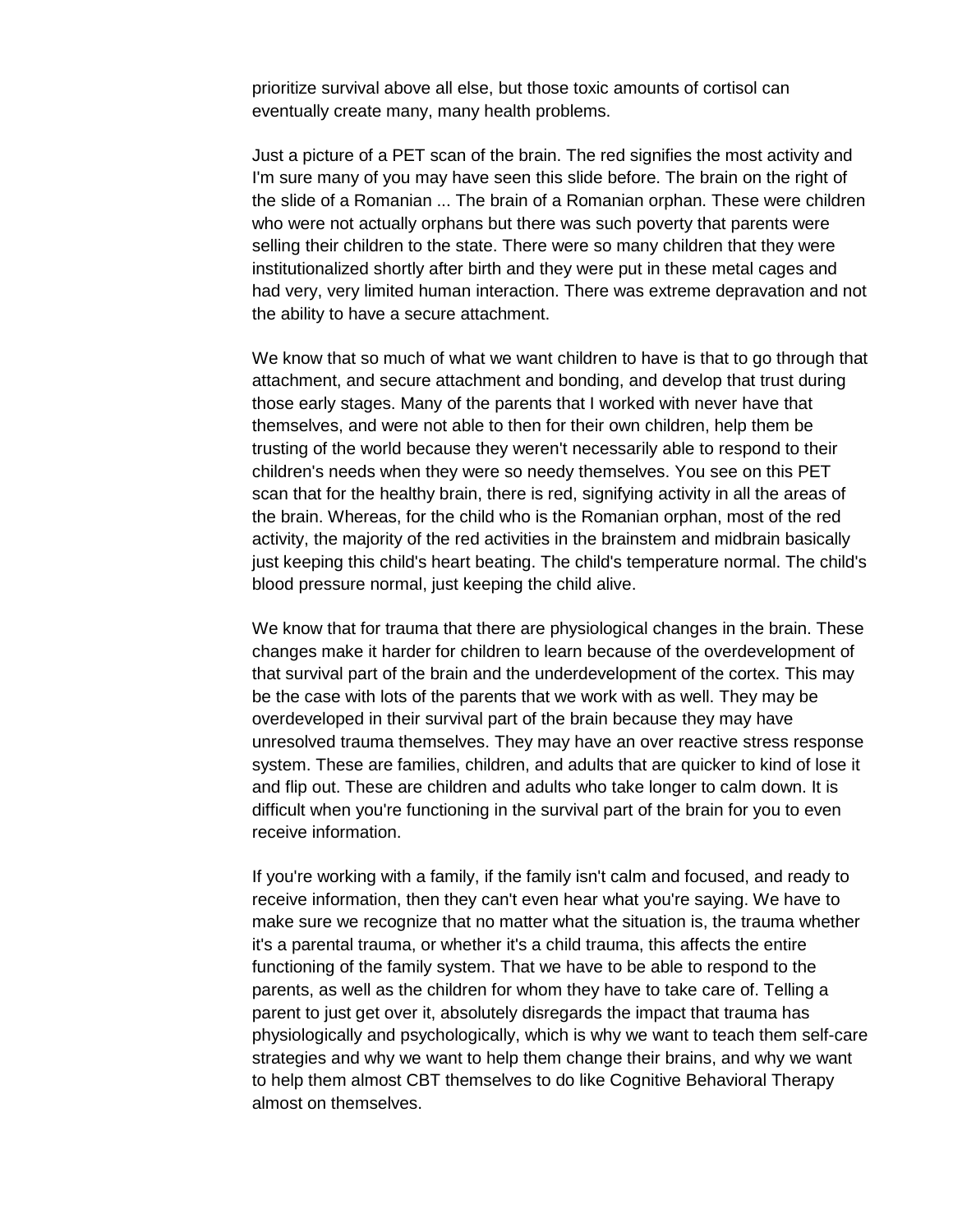I believe that you all are familiar with the Adverse Childhood Experiences Study even though many, many people are not. Jane Stephens who manages the websites that are on the slide says, "It's the single most important study that nobody has ever heard of." They are still not teaching about the ACE Study in medical schools and in many professional schools. What we know is that this ACE Study is so significant in that it looks at the experiences that we had during our childhoods, and what kinds of outcomes these experiences have later in life. I want you to think about this in terms of the adults and parents that you work with. This is a five-minute just rate example on this video of the ACEs and the impacts that ACEs can have.

Speaker 5: What does your parents' divorce have to do with your risk for heart disease? If your mother had a drinking problem when you were growing up, are you more likely to suffer from depression as an adult. Here's what you should know about ACEs. ACEs stand for Adverse Childhood Experiences. Extremely stressful events that can happen to a child growing up. Some experiences are so stressful that they can alter brain development as well as the immune system, increasing the risk of lifelong health and social problems in adulthood.

> The term comes from the Adverse Childhood Experiences Study. Landmark research that shed new light on the root cause of everything from stroke and liver disease, to substance abuse, and mental illness. In the late 1990s, an epidemiologist from the Centers for Disease Control and a preventive medicine doctor at Kaiser Permanente set out to understand the association between childhood experience and lifelong health. They asked over 17,000 people in the Kaiser Health Plan in San Diego about their health history, as well as difficult questions about their experiences growing up. Anda and Felitti tallied up 10 different kinds of adversity in this largely middle class and college-educated population. They were stunned to see how common ACEs were. 21% of all respondents were sexually abused as children. 19% grew up with someone who suffered mental illness. 28% had been physically abused. Two out of three respondents had experienced at least one ACE.

The researchers next looked at how someone's ACE score or the number of adversities they experienced related to a wide array of serious health and social problems. They saw that the more ACEs someone had, the greater their risk for poor outcomes, compared with someone with no ACEs. Someone with an ACE score of four had twice the risk of heart disease and cancer. Someone with an ACE score of five, had an eight times greater chance of being an alcoholic. Those with an ACE score of six or more, on average died 20 years earlier. With every major problem they looked at in the ACE study, the risk went up for each additional adverse experience in childhood.

As Dr. Robert Anda says, "What's predictable is preventable." It's important to remember that ACEs are not destiny. ACEs are a tool for understanding the health of a population as a whole. For individuals, an ACE score can be a tool for understanding their own risk for health and social problems, and empower them to make changes for themselves and their children. ACEs tend to get passed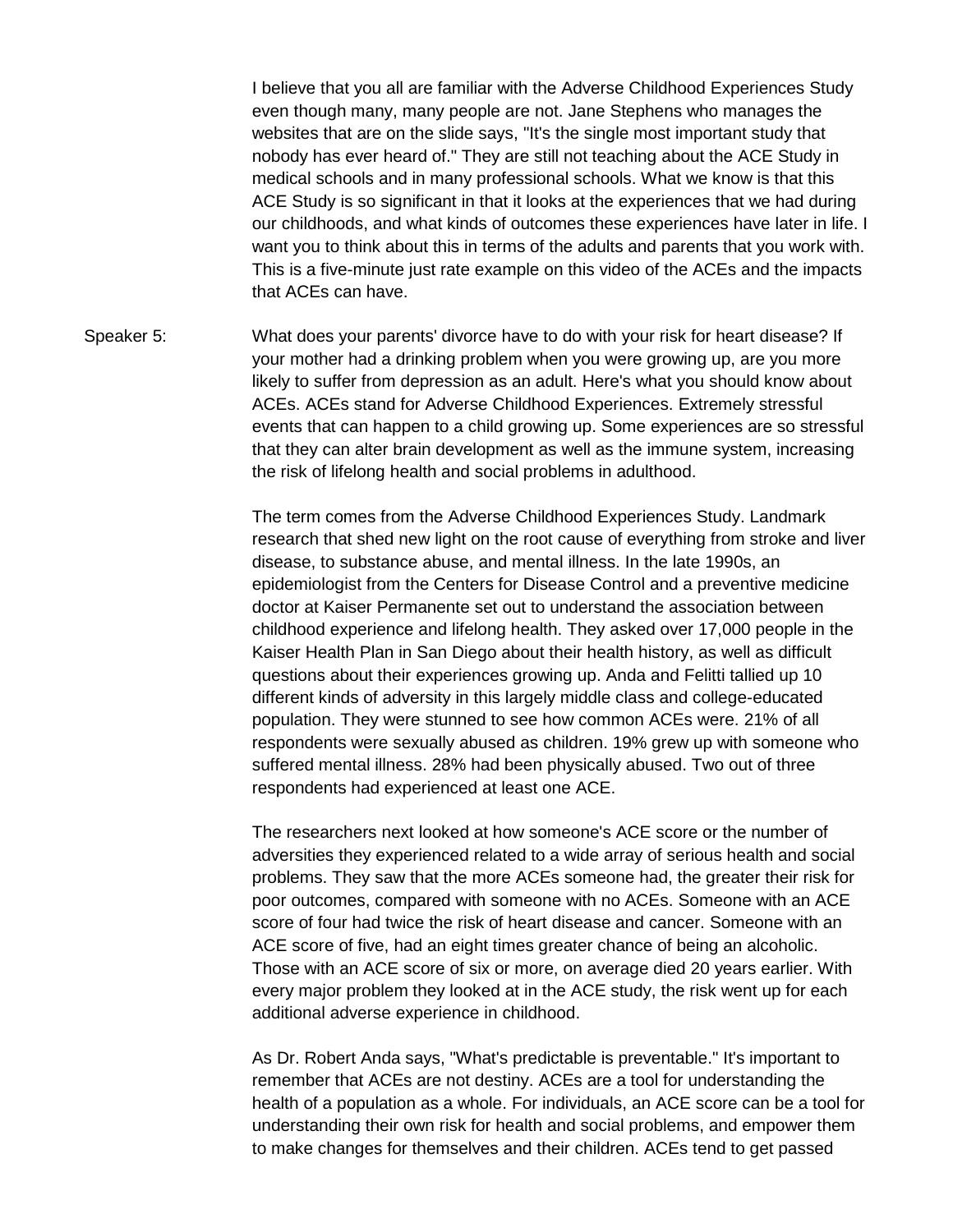down from generation to generation and are common across all income levels, races, and cultures. Increasingly, people of all different professions and backgrounds are coming together to discuss how ACEs affect their communities. They're finding new ways to treat and prevent ACEs.

Many doctors are starting to screen their patients for ACEs as part of their medical history. More schools are becoming trauma informed, considering the source of problem behavior when disciplining their students instead of immediately suspending or expelling them. To learn more about interrupting the cycle of adversity and improving health and well-being for the next generation, please visit kpjrfilms.co.

Marcy: Okay. I hope that this five-minute primer actually gave you additional information about the ACE study. It is something that is even though it was published in 1998 is in many, many areas just getting more press, and there are lots of iterations of the ACE study in a number of states and municipalities across the country. As mentioned, there were just 10 original questions on the ACE questionnaire, which looked at those ... It didn't matter if these things happened over the course of five years or whether they happen once. The score is one.

> I think that ... There are just a couple of things I want to say about that. I just want to reiterate that ACEs maybe part of the beginning of a person's life, but they don't have to be one's destiny. That ACEs are beginning of the story, but we get to create or write the rest of the story, because sometimes people hear about the ACE study, and they think, "Oh well, this person is damaged now. There's no hope. There's no help." In fact, what we know is that if in your environment you have at least one adult preferably a parent but not always a parent; and for some of you, you may be this adult in family's lives who is supportive, and caring, and nurturing. Then people can succeed, and people can change, and people can move forward.

> It's a way for us to be aware. It's a way for us to pay attention to how we might have been affected. The adult ... I'm not asking you folks to fill out the ACE questionnaire but just to be aware of how those 10 and maybe some others may be part of your own history. We can go past this because this was also on the video already. This you'll see as the triangle, the ACEs triangle, which is most commonly known. I do want to say one other thing about the original 10 ACEs. In the original 10 ACEs, the question was, were your parents separated or divorced? Already, that question is kind of fraught with judgment because it assumes that your parents were married. It assumes that your parents live together. It makes assumptions. Lots of ACE questionnaires now are looking at were one or both of your biological parents absent from you during your first 18 years. There had been some modifications to that.

> I want to kind of reiterate this piece because you're working with parents. You're working with adults. Sometimes they have ... and I noticed this one, I worked with families. That there were many, many adults that had either chronic diseases or chronic conditions that they may be weren't managing that well. The fact that the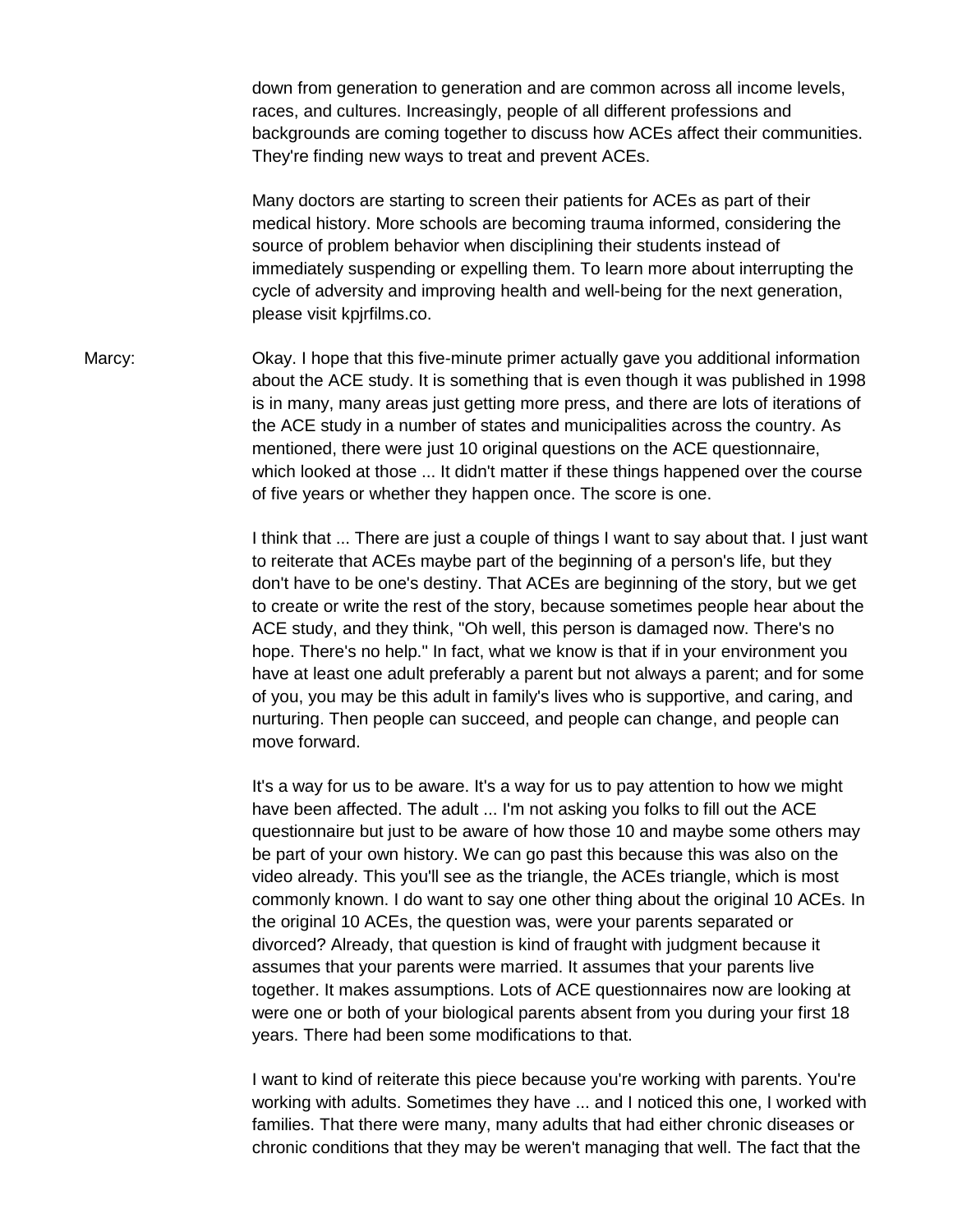root cause, the etiology of some of these conditions might have been early life experiences. It's just amazing. I think that we have to help families recognize that unless we address them, they do pass often from one generation to the next.

That's why I was always acutely aware that when I was working with families where the family came in, and the child was sexually assaulted, it was very clear. If you look back and started a conversation with the parent that generally speaking the mother, that she too was sexually assaulted in her background. That made her the ... She basically would get almost stuck in that developmental stage she was in when she was abused, and also what it did was it made her repress some of the painful memories associated with what was going on; so that she was unable then to pay attention to those red flags that those of us who were on the outside saw when she would let somebody babysit for her child, or somebody who she started a relationship with whom she didn't know well. It was really clear to those of us from the outside, but it blinded her in some ways from noticing those red flags that you might notice about a situation, which may be unsafe.

In lots of these situations, the parents that we're working with are really unable to maximize their child's sense of safety because they are really unsure and don't have a good sense because they may have this unresolved trauma of their own. This is the work that we have to do. I know depending on the program that you use, some of these programs are home based. Some of them are more kind of classroom based. Many of them have home based components to them, but this is the work I think that is so important. We have to help parents become more self-aware, and we have to help them start to notice what is happening in their bodies. This is where I was originally mentioning the CBT, the Cognitive Behavioral Therapy. I mean, you can go to a therapist and have them utilize trauma-focused cognitive behavioral therapy as their intervention; but there are lots of people, and frankly, most people I find don't go for therapy, but there are so many ways that we can help ourselves.

When we first start noticing what's going on ... and with CBT, it's noticing our thoughts, our feelings, and our behaviors. If we start getting better at noticing, then we can instead of reacting right away, we can pay attention to, "Mm, this is what happens when I get angry at this person. This is what happens when ... What happens to my body feel now? What do I automatically jump to when I let kind of lose it or I get ..." Kind of notice how you respond, notice what's going on with your body; and it allows us to start making more effective choices because we are noticing before we react.

I want to just to add this. I know that most of you were from all of the many counties, 60 plus counties in Pennsylvania, but I just wanted to mention just this Philadelphia ACE project because it looked at five additional ACEs. This was done in 2013. It expanded on the original 10 ACEs by adding five new ACEs. They looked at experiencing racism or discrimination, witnessing violence or community violence because we already have the domestic violence in the original 10, living in an unsafe neighborhood, feeling unsafe growing up, living in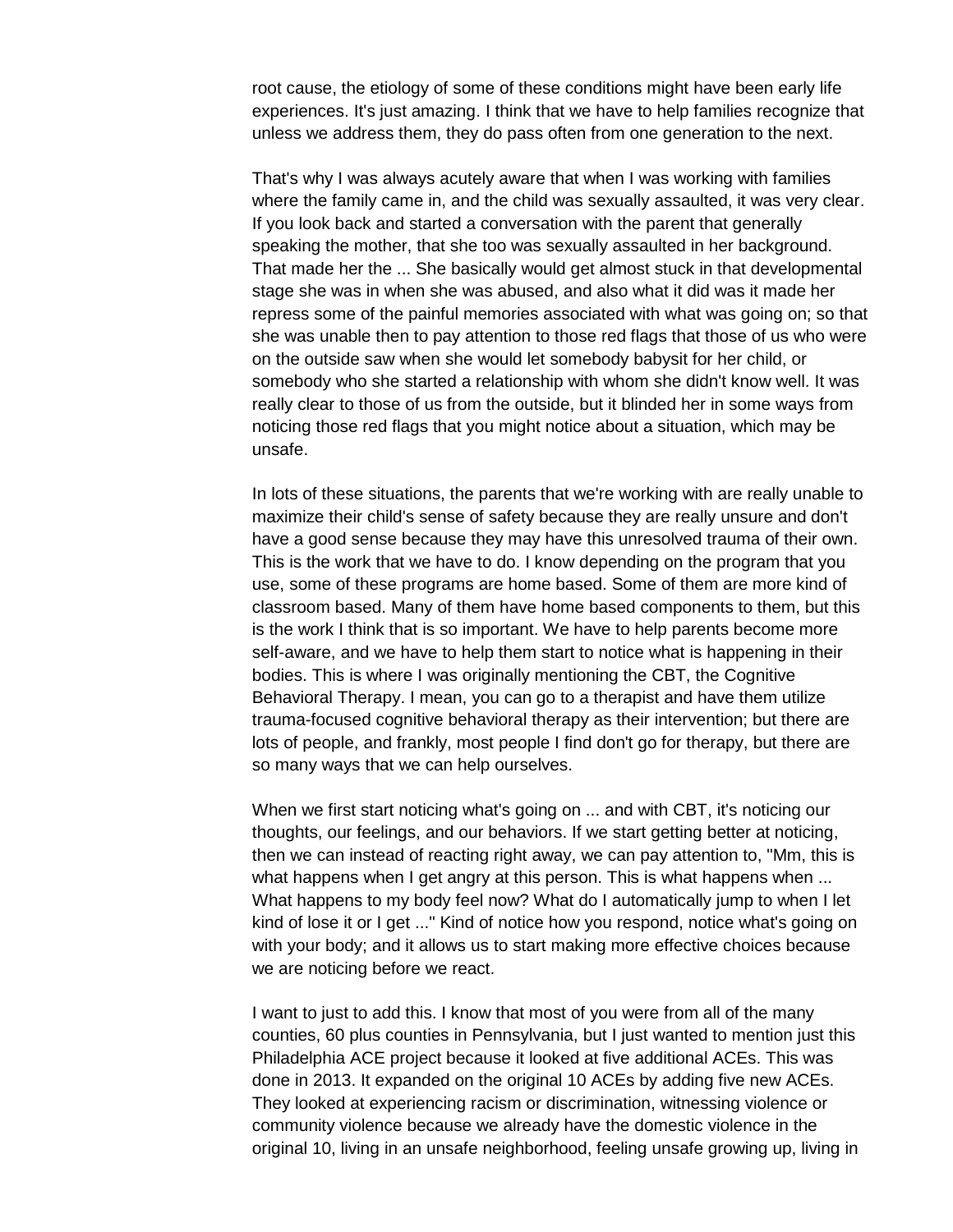foster care, or experiencing bullying. Those were five new. There are lots of ... As I mentioned iterations of this ACE Study that are happening, so that we can look at how different aspects of people's lives are affecting health and well-being. The site is on the slide and you can read the full report if you're interested. I'm going to move through this. You can see this in the full report.

One of the things that we know can often happen when somebody experiences trauma is they experience PTSD, Post Traumatic Stress Disorder. What I have found is that many of the people who can identify a diagnosis or label a child with a diagnosis are actually looking just at behavior and not looking at the full psychosocial assessment of what is going on in the family. I think that when we're looking at families, we have to be really holistic and do comprehensive assessments, because one of the things that we know is that if we are just looking at a child whose behavior might be very active or he's impulsive, he or she is impulsive, or the child is avoiding certain situations that doesn't give us the full picture.

We have to find out, "When did this behavior start? Oh okay, so your sister and her four children moved in, that's when you noticed it. You and your partner separated? Now, his dad doesn't live with you," or whatever the case may be and we have find out. Was this happening at school and at home? Those are things that we want to pay attention to when we're looking at behavior because one of the things I have noticed and of course, it's been anecdotal for me but there's been research that's been done on it. That a lot of children are misdiagnosed with ADD, and ADHD, and ODD and IED, Oppositional Defiant Disorder and Intermittent Explosive Disorder, when actually they have post-traumatic stress disorder; and sometimes not even the disorder but because it hasn't gone on long enough, but just some post-traumatic symptoms.

We have to pay attention to how some of the experiences that I've listed on the slide, as well as some of the other trauma in the lives of your families, how these issues contribute to the stress the entire family is feeling. I mentioned to you early on that I was diagnosed with a chronic illness as a child, and I knew it changed the entire family dynamic. There were so many things that had to change, so we're looking at a specific family system. We have to recognize how, whatever they're going through may impact the parent-child relationship, the relationships between the adults in the house, and even the sibling relationships that are occurring in the household.

One of the thing we know is that it is the balance of having risk factors and protective factors in our environments that can help us move forward. There are some that say that it's about 20% genetic. I mean, I don't know for sure and I'm sure that there were others that say differently; but we know that environment, and early experiences, and stressful events, and the health of the parent-child relationship, and the temperament of the child and personality, and the kinds of support networks that in our family's lives are critical; and all of you play a huge role as support systems for your families. There are some rather easy and quick strategies that you can help families with, so one was the CBT.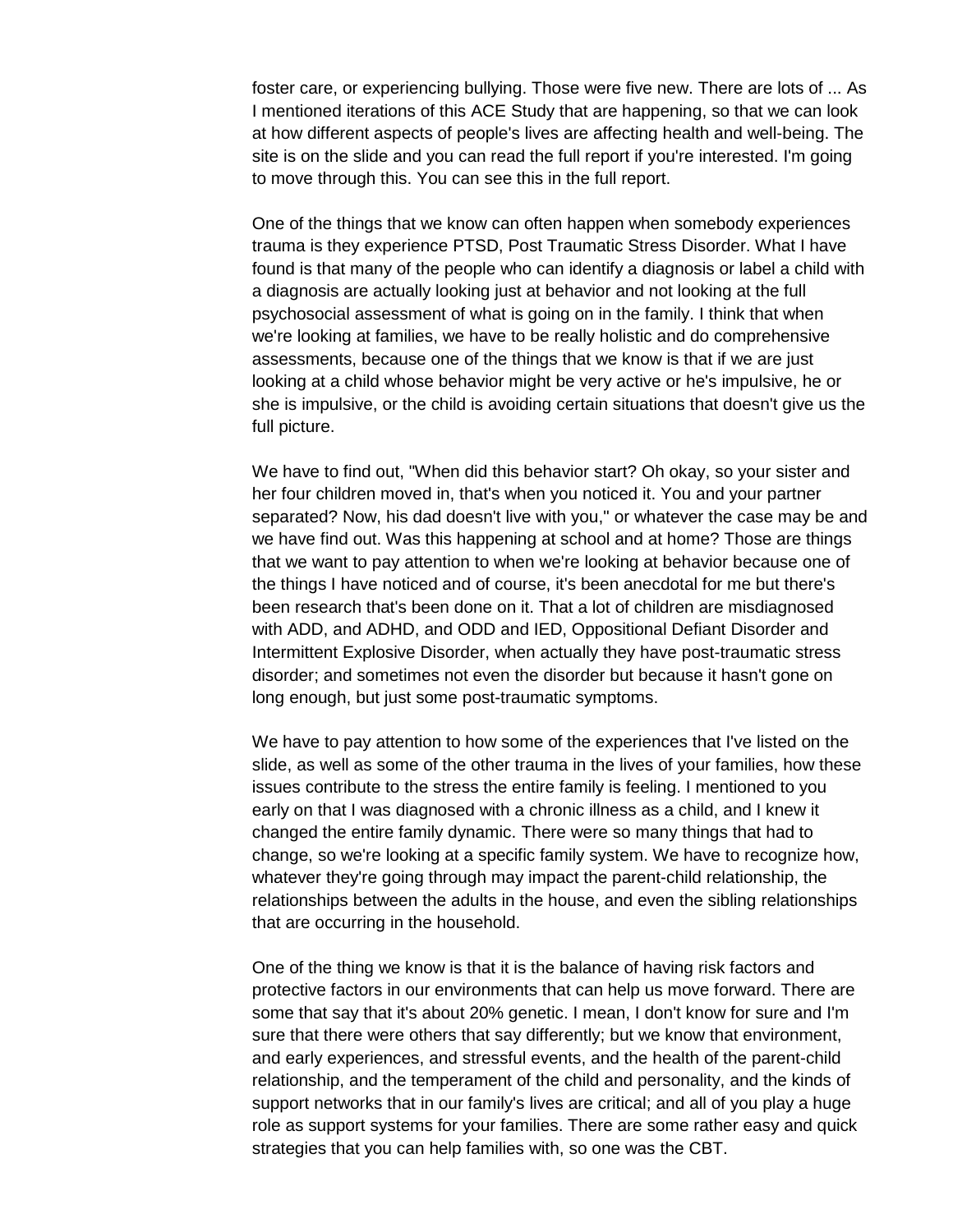Another one and I think I have a slide moving forward that mentions it, but I'm going to mention it now because it's something that's so simple and so powerful. It's related to Amy Cuddy's work on High Power Poses. When I'm talking about poses, I'm talking about the way we stand, the way we sit, the way we carry our bodies is very, very important in terms of how we feel; how confident we feel, how self-efficacious we feel. She has a great TED Talk, Amy Cuddy. What we know from her work is that if we are standing or sitting in a way, and I'm actually standing now so that I could do it in front of my computer.

If we are standing in a way that makes us that's extensive, even if you're pretending you are superwoman or superman and holding your muscles out, but if we are standing in a way with our hands on our hips ... There are many poses, and I believe I have the slide. If we are standing in an expansive way, then our bodies will produce more testosterone to make us feel more powerful, and more in control, and more confident, and more competent; and that it will increase the testosterone in our bodies and decrease the cortisol in our bodies as long as we do it for at least two minutes. Now, two minutes is a long time to stand that way, but if you can help parents in this very easy simple way; and they can even help their kids and it can be fun.

I always encourage parents to incorporate two to three minutes of high power poses at the beginning of their day to get themselves in that kind of framework because we can start the day feeling like crap, and complaining, and talking about, "Oh, I didn't get enough sleep and I have a headache," which negative experiences, right? Lay heavier imprint, or we can start the day saying, "I'm thankful I'm awake, let me ..." with that positive kind of self-talk, and this is ... Thank you Rijelle for putting the TED Talk on the side. I just looked over there for a second. It's something that's very simple. For those who don't recognize the connection between mind and body, once you start making this a part of your life, it actually works. It's amazing, and it's something that they can do with their kids as well. This is what I tell early childhood educators that I'm training, incorporate these kinds of things into the classroom.

One of the things that is really clear from the ACE Study is that we want to reframe. It's literally a paradigm shift. When we're looking at not only children but adults, and we're thinking, "What is wrong with this client here? What is wrong with this person, or what is wrong with this child?" We're instead saying, "I wonder what happened?" That clearly ... First, it really takes some of the frustration I think that some of us would get. When we're working with parents, we sometimes get frustrated with; and recognize that some of this is beyond their control, and some of it ... What would look like somebody not responding to what you're saying, or defying you in some way, or you keep seeing somebody reenact some patterns that are just not helpful that are maladaptive; that these might be just reflexes that they are not deliberate and that this is what happens.

That we have to start by believing and looking at somebody as this person with many, many experiences. Just because we come in at some point in their lives and we have this wonderful curriculum, or we have this wonderful advice, or we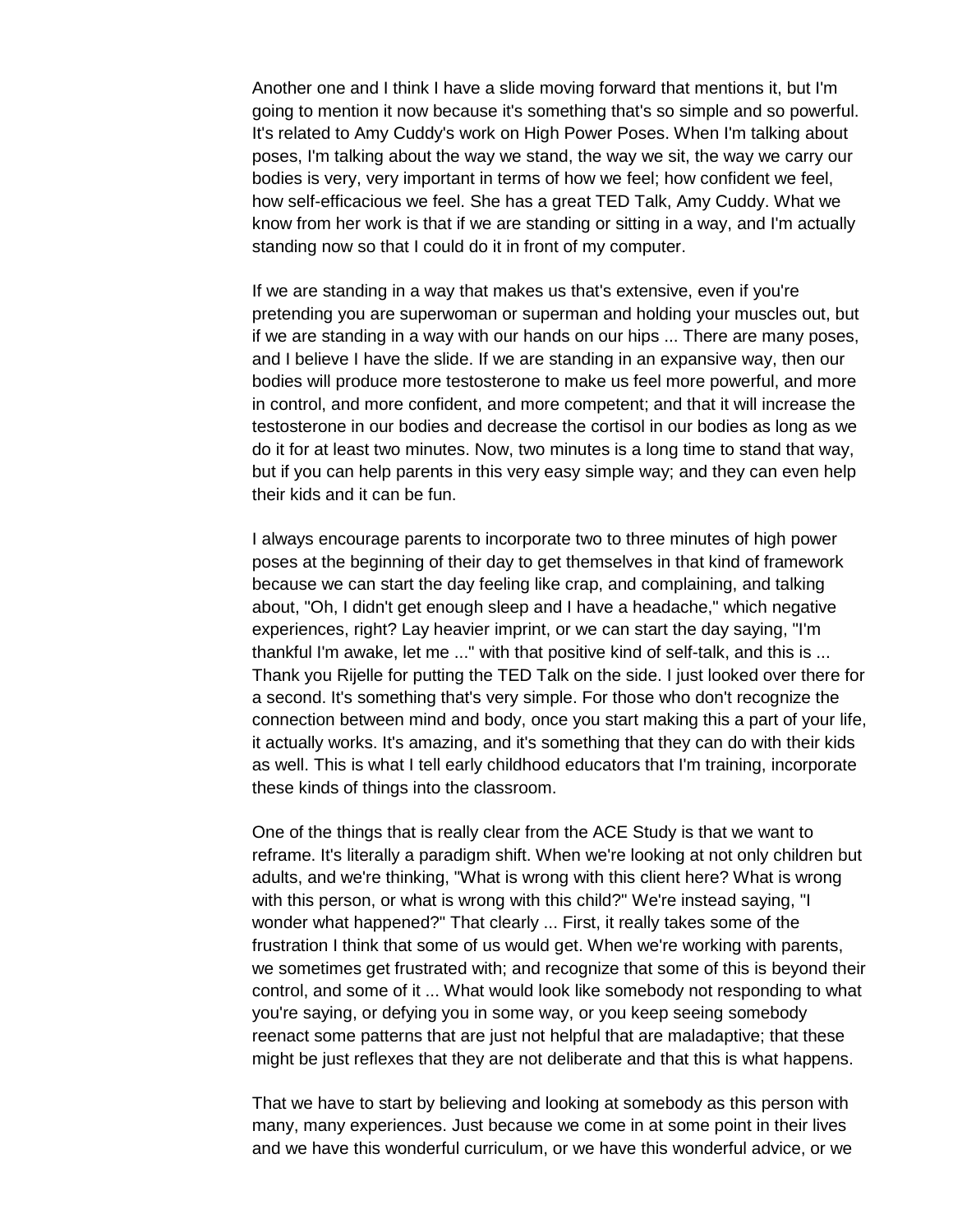have these options that we like them to hear, we have to recognize that they have had 30 years, or 40 years, or 20 years, or however many years of a life before we have gotten to them. That we have to pay attention to what happened to them.

According to Daniel Goleman, he says the four most important words we can say to somebody are tell me your story. We want to make sure that we are giving folks the opportunity to tell their stories, and we want to listen to those stories. We have to listen to those stories. We have to believe. We have to affirm and validate how somebody might feel as a result of them. We have to as I mentioned earlier I believe, not rescue somebody from some of the painful emotions that maybe associated with those stories from their past. That we have to help them develop once we feel they are able to, to develop a trauma narrative; basically, what's called in therapy, the trauma history that they have, which can undermine their feelings of self-confidence. We want to help them develop that trauma narrative so they don't distort what has happened in the past, so that they know what happened. That they know that, that was the past and that they can move forward from that.

There are lots of time we are trying to let parents know that it is okay to raise these painful memories and topics with their children. One suggestion that I'd like to make is that when things are calm, and when things are loving, and peaceful. When our bodies can receive information, when our brains can receive information, like bedtime for some people but maybe bedtime is not for others, but when things are calm, this is the time when we can say to a child something like, what was that like when whatever the situation is you want to, you want to talk to them about.

One of the things I have noticed so much about parents is they say, "Well, I don't want to raise the topic that's going to make him upset or make her upset because I don't want ..." He thinks he seems to be doing okay and he doesn't talk about it; so I just want to sweep it under the rug, and I don't want to raise it and get him upset. What happens is then children pay attention to the adult cues, and children then don't mention the topic. In many cases, the topic is very much on the surface for children. Then, so the topic is very much on the surface for children, but they are just paying attention to the adult cues.

Now, I do want to say this though. That we don't want to force a child to talk about something that's painful, just like we don't want to force an adult to talk about something that's painful because then that can inadvertently re-traumatize; but we want to help them recognize that talking about it might be helpful, and we want to be there, and be available when they're ready to talk and to say, "I'm really glad we're talking about these kinds of things."

We want to really have an affirming and validating prompts. "It's okay to cry about this kind of ... It's okay to cry. It's okay to be sad." Even to normalize that to say, "There are lots of people that feel the way you feel." If you're talking to parents who are talking to their children, to let the parents know. You can tell the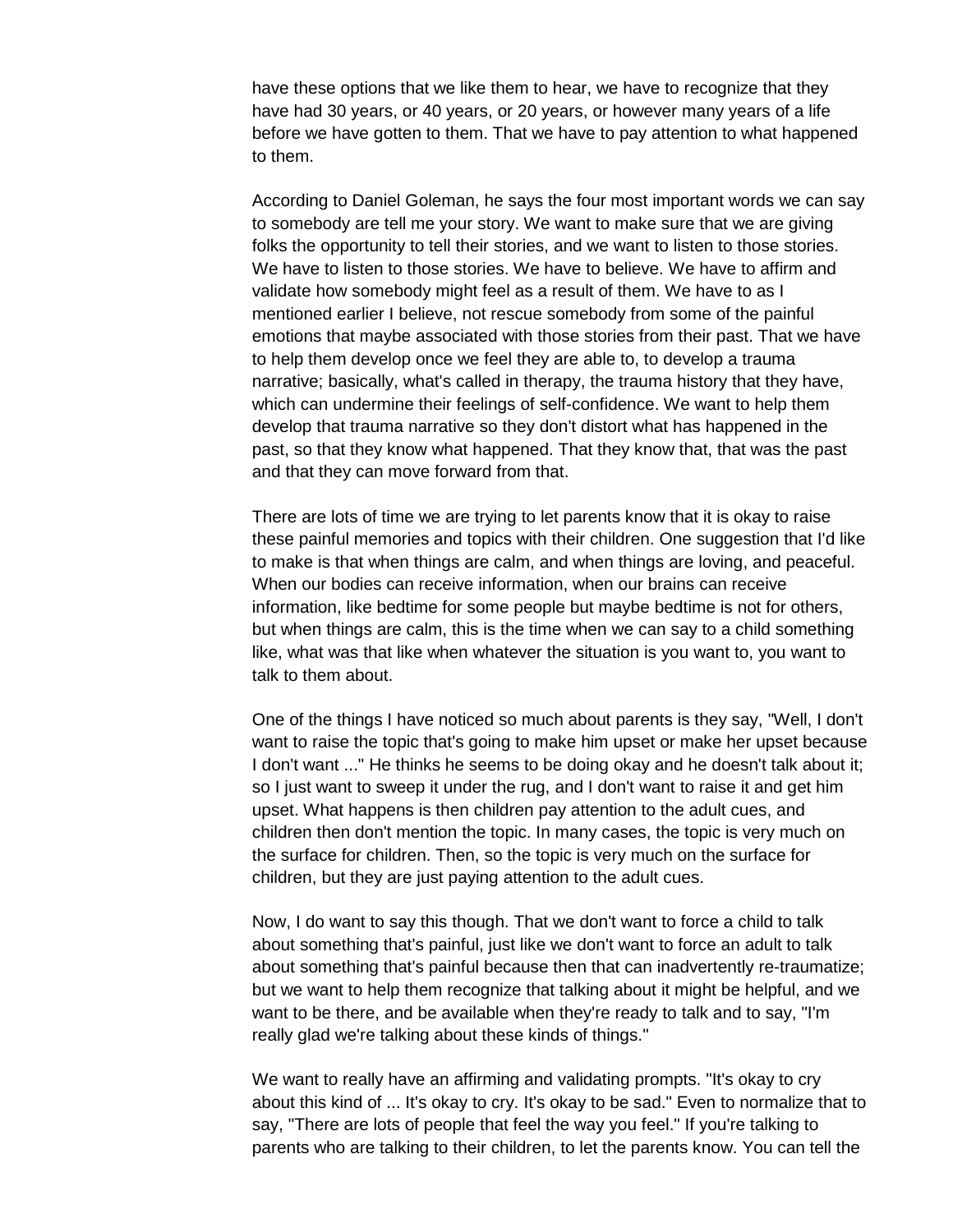children, "I feel sad sometimes, and when I feel sad, this is what helps me." It kind of help a child recognize that, and help a parent recognize that when our brains are overwhelmed by traumatic memory, it becomes more difficult to consider the consequences of our behavior on others.

I would always wonder why is this I was trying to get this parent to go to outpatient drug treatment, and every time I showed up at her door and she had made an appointment, she would just not be there or not answer the door. It took a while for me to really, really understand that the whole picture of what was going on. A piece of that was her use of drugs, was the self-medicating behavior that she used; that the ACE Study talks a lot about to squelch the painful memories of some of the past experiences she had. She was afraid to stop using the drugs. She didn't know what she would do without the use of the drugs. We have to remember that, that whole kind of what happened, and how was that affecting that parent now later in life, and then helping that parent recognize that.

Some of the messages that we want families to get and when you're talking to parents, the messages that we want their children to get are that how you feel matters. This is why we want to do more talking and communicating, and not kind of, "because I said so," but more how you're feeling, and why you're feeling that way, and letting them tell their story; because in order for us to really expect behavior that is indicative of social-emotional development and healthy executive function, we want children to know that they matter.

If they feel like we're going to listen to them and their stories matter, and they're important, and we are paying attention to those things, then it helps them to get from that survival part of their brain to the thinking part of their brain. Because when they're upset about whatever it might be, if we can connect with them on the emotional level, and connect and to get them out of that survival part of the brain so that they're calm, then we can reason with them and talk to them; and this is the same with the parents that we worked with. That we have to get them to a point where they recognize that we care about them, not that they are our friends, but that we care about what happens to them, and that they are important; and that you're there to help them move forward to the next step on that parenting journey that you're going along with them on.

I think that if we recognize, and some of this work is if you're talking specifically that discipline is in like The Whole-Brain Child that Daniel Siegel's work that looks at you have to connect before you can redirect. We have to if we are, if somebody gets angry and we're saying, "You need to calm down." I mean usually when somebody tells you that, if you're not calm, I mean that actually exacerbates the situation. We have to recognize, we have to connect with somebody as human beings before we can start talking to them, and being rational, and being planful, and expect them to be the same.

The three pillars of trauma informed care, which I believed I've mentioned all at some point so far during the last hour is safety. We want to create environments of both physical, and emotional or psychological safety. Connection, the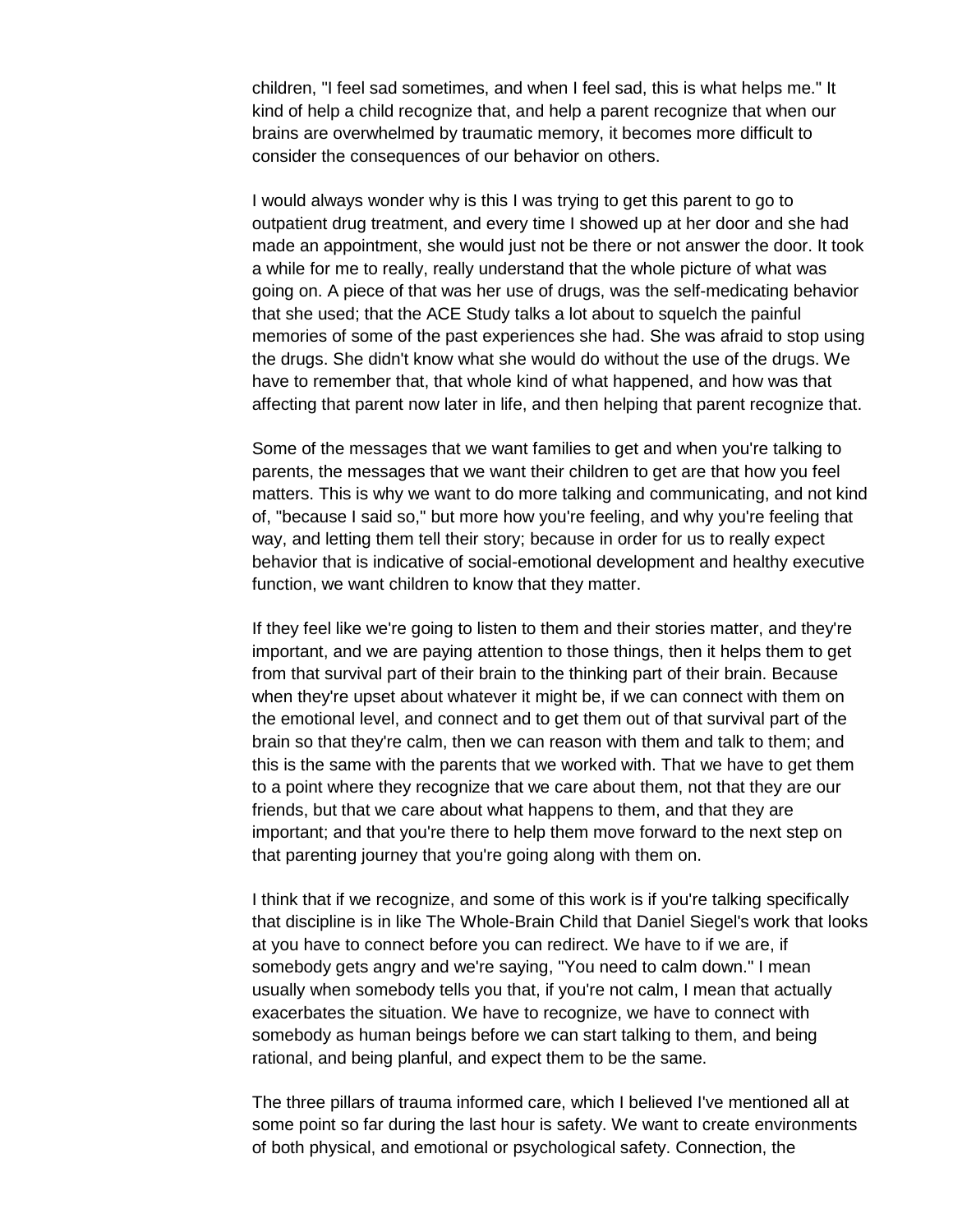connections that we have with each other. Those are the things, which help us create the context for change to occur; and being able to manage emotions that self-regulation piece. That is not just with children, that's with adults who need to learn how to manage emotion.

There are just a few things that I wanted to go through with you. Some of them are ... and I also want to leave some time for questions as well. Rijelle, are there some questions that I should leave time for or are we ...

Rijelle: There was one question that came in very early on. I'm just asking the young lady that was in the 911 call asking how old she was at the time. Other than that, there haven't been any questions, but if folks want to start putting questions in now that would be a good idea.

Marcy: Okay, so Lisa was six years old when that took place, and she had a four year old sister that she was kind of a parentified child basically, caring for during this course of the altercation with her mother and her stepfather. Then there was a baby like an infant sibling, and I don't know whether that was a brother or a sister. Apparently, that child was the child of her stepfather, the infant. Whereas, the six-year old and the four-year old, the man in the situation was the stepfather.

> Okay, I'm going to try to just start wrapping up, but I want to give you some calming strategies. One of the things we know is that breathing is part of every indigenous practice in terms of how we kind of involve our breath, and how we calm down. We know that when we're upset, our breathing can get more labored. It can get faster, it can get shallow. One of the things we need to do and this is what happens, actually when we have high power poses too is our breathing stabilizes. There are lots of ways that I think that breathing can become part of what you do with parents. Some of them are really fun, and some of them are funny. Some them they can do with their children. Some of them you can use mindfulness practices, as well groundings, or body scans.

> There is a ton of information online that are like mindfulness practices for children is gozen.com is a good one. There's a fabulous website called stopbreathethink.org that I am not sure if we're going to have a chance to do, but can you go to the next slide please? Okay. Yeah, I don't know if we'll have the chance to do it. There's a stopbreathethink.org. They won the best website and it's a phone app too. It's a website and an app that you could put on your phone, but this will allow you to get a personally curated meditation.

> If you're working with a family, you can have them kind of type in or click off, how you're feeling emotionally, how you're feeling physically, how you're feeling psychologically. Based on how you are feeling, the computer curates a meditation for you. It can be a meditation. It can be a body scan. It can be just different ways to help folks start calming down, getting into that part of the brain that allows them to focus, and to think, and receive information. It will start changing their brain.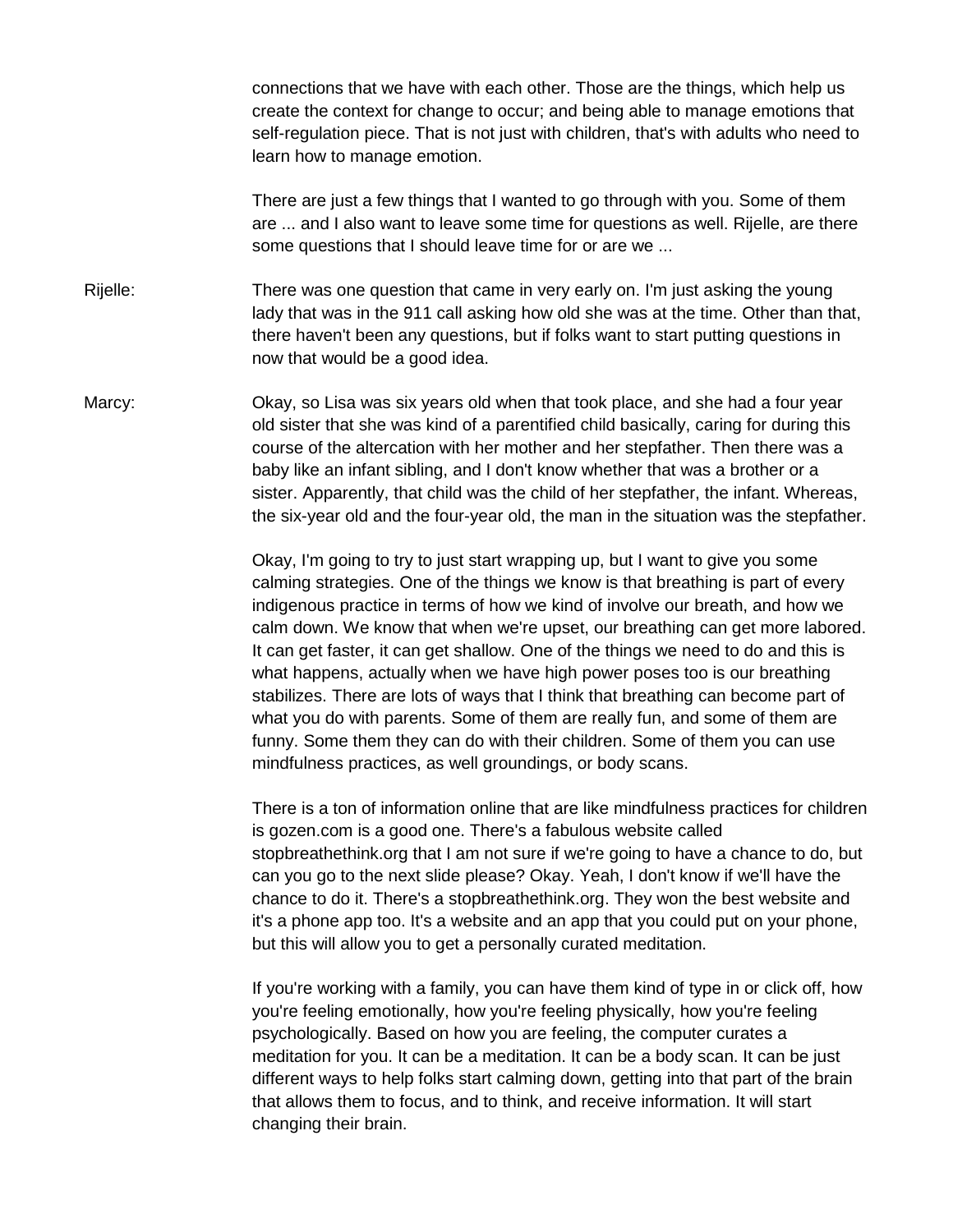One of the things we know is that if we do gratitude exercises, and basically just in being very specific. If we can at the end of each day, think of three things that we are grateful for, and I'm not talking about old friends, job, family. I'm talking about a specific thing that happened to you during the day that you are grateful for. What research, this is Shawn Achor's research, what research has learned is that, that can change the brain to be more positive. If we could talk about the things that we, or we can think about the things that we are grateful for because we are starting to lay positive memory on our brain because there are so much negative memory on our brain already.

We all have so much negative memory. We have that self-doubt. We have our own insecurities. We have those things that no one else ever hears. We have those things that we never share with anybody, even our most intimate partner. Those are the things we can start changing. The other thing that, that does with the gratitude exercises, so I don't want to give a short trip, but it's the other thing that it does is that it starts allowing us to scan our daily environment for all the positive things that are occurring all the time that we just don't notice.

The person who let you in front of them on line at the Starbucks, or the person who let you go in front of them driving the Schuylkill Expressway, or just the specific things that are done all throughout the day that we just don't pay attention to but we focused on that negative thing. Oh, somebody was rude to us, or we got into just a little thing at work, we pay attention to the negative. We say, "That ruined my whole day. I was having a great day until ..." Paying attention, doing the gratitude exercises helps us, and when you are working with families, what greater gift can you give them than to teach them some strategies to change their brains.

The other thing I want to make sure that is something that they could benefit from is to help them develop. I know this is going to sound because I know when I talk to clients of mine about it, have their initial response. The deal is you want to help them develop or spend time doing something that they like to do. Whether it's a hobby or an interest, but something for them. This is a huge self-care strategy, but do something for you. Parents will tell you all the time, "I don't have time to do anything for me. I have to do this, this, this, this, and that."

Even if it's 10 minutes in a day or 15 minutes in a day, it doesn't have to be 15 chronologically minutes; take five minutes during this time. Do something that makes you feel good, you will do wonders in helping your children succeed; and you would do wonders in modeling that kind of behavior for your children. There are so many little things like that, that we can help families do without necessarily going for professional, which is sometimes needed and which is sometimes very valuable but is sometimes just not done.

I'm going to end there because I want to read you one quote. I want to read you one quote. This is from Bruce Perry's book, The Boy Who was Raised as a Dog. I think I referred to it earlier, maybe not, but is Bruce Perry and Maia Szalavitz are the authors. This is my favorite quote from this book. He says "Ultimately,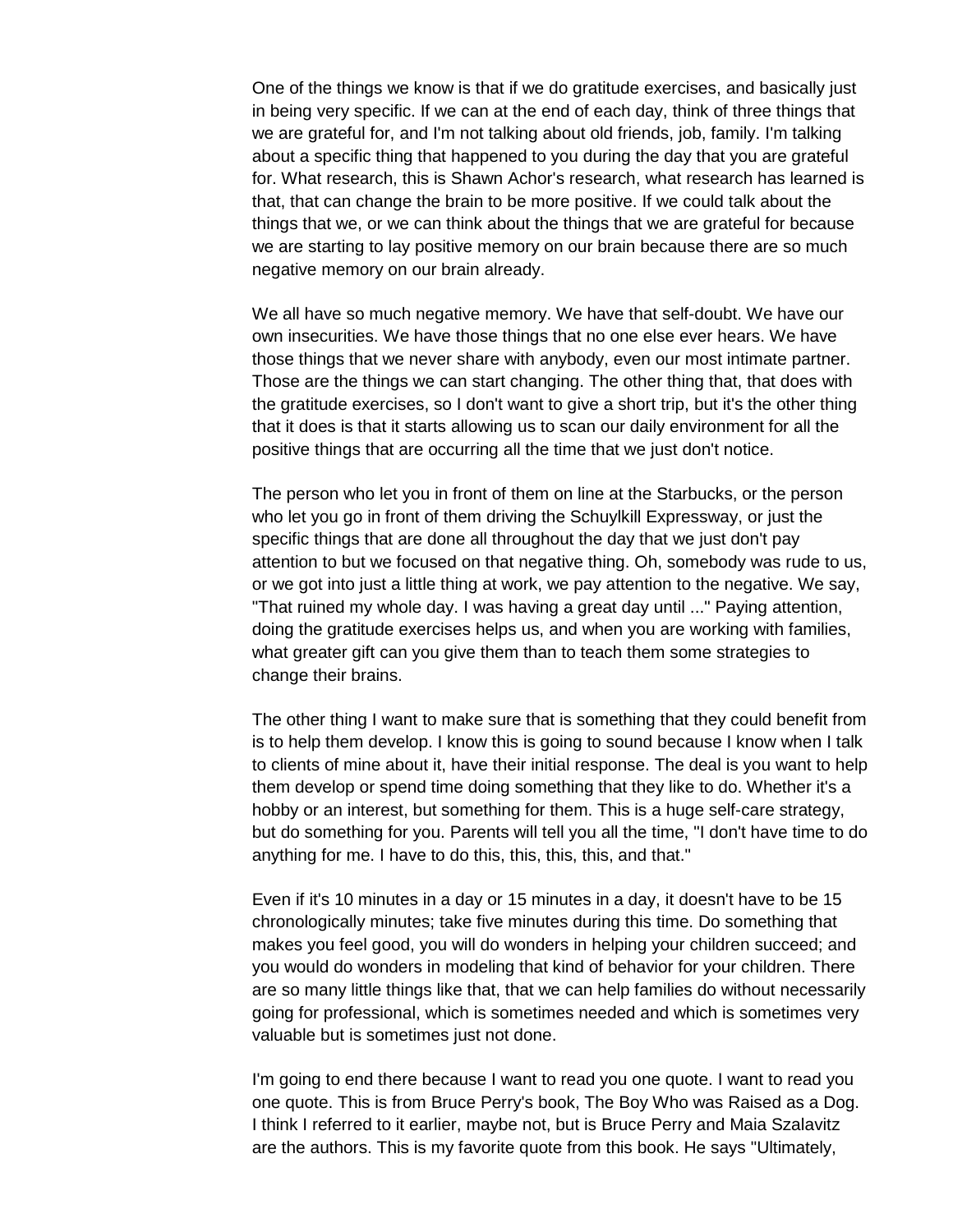what determines how children survive trauma, physically, emotionally, or psychologically is whether the people around them particularly the adults. They should be able to trust and rely upon, stand by them with love, support, and encouragement. Fire can warm or consume, water can quench or drown, wind can caress or cut, and so it is with human relationships. We can both create and destroy, nurture and terrorize, traumatize and heal each other."

I think what you all are doing working in the respect of programs that you work in are doing so much to heal. I think that ... Are you able to move to that? I think the last slide, if you can keep moving forward, moving forward, moving forward. I think I said lots of these things. This is stop, breathe, and think. Move forward and I think I have one last ... I want to just end with one of my favorite, Maya Angelou's quotes, "I've learned that people will forget what you said. People will forget what you did, but people will never forget how you made them feel."

I am open for any questions now. I see from my computer it's 11:12, so we have just a few minutes. If there are any questions, I'm open to it. Again, feel free to email me or text me with anything, if you don't think about it in the next three minutes or two minutes now. Thank you so much for your attention. It's hard to know that I'm talking to folks across the state because I'm sitting in my study in front of the computer, but I appreciate your listening to today's session; and thank you again to the Center for Schools and Communities and to Rijelle and Mike. I'm ready for those questions whenever you are.

Rijelle: Audio. Mike, can you read that question? Okay. All right. Everyone, can hear me now? First question was what happened to Lisa?

- Marcy: For privacy issues, I don't have all the details but what I do know is that as she got older, she entered a very similar kind of relationship that her mother was involved in. She entered a relationship where she too was victimized. What we know about domestic violence is that the biggest risk factor is being female actually, but another huge risk factor because of the way we internalized behaviors and because of the mirror neuron system is that we end up even when we don't plan to doing something and responding very similarly to the way we learned growing up. She became involved in an abusive relationship but is apparently now out of it and in a healthy relationship. I see that you have three questions or maybe not anymore? A couple of questions? A couple more questions? Except that I'm not hearing you.
- Rijelle: Can you hear me now Marcy?

Marcy: Oh I can hear you now, yes.

Rijelle: Okay, great. This question is do you have any tips for how to get a parent who has been affected by childhood trauma to channel their energy into their own parenting?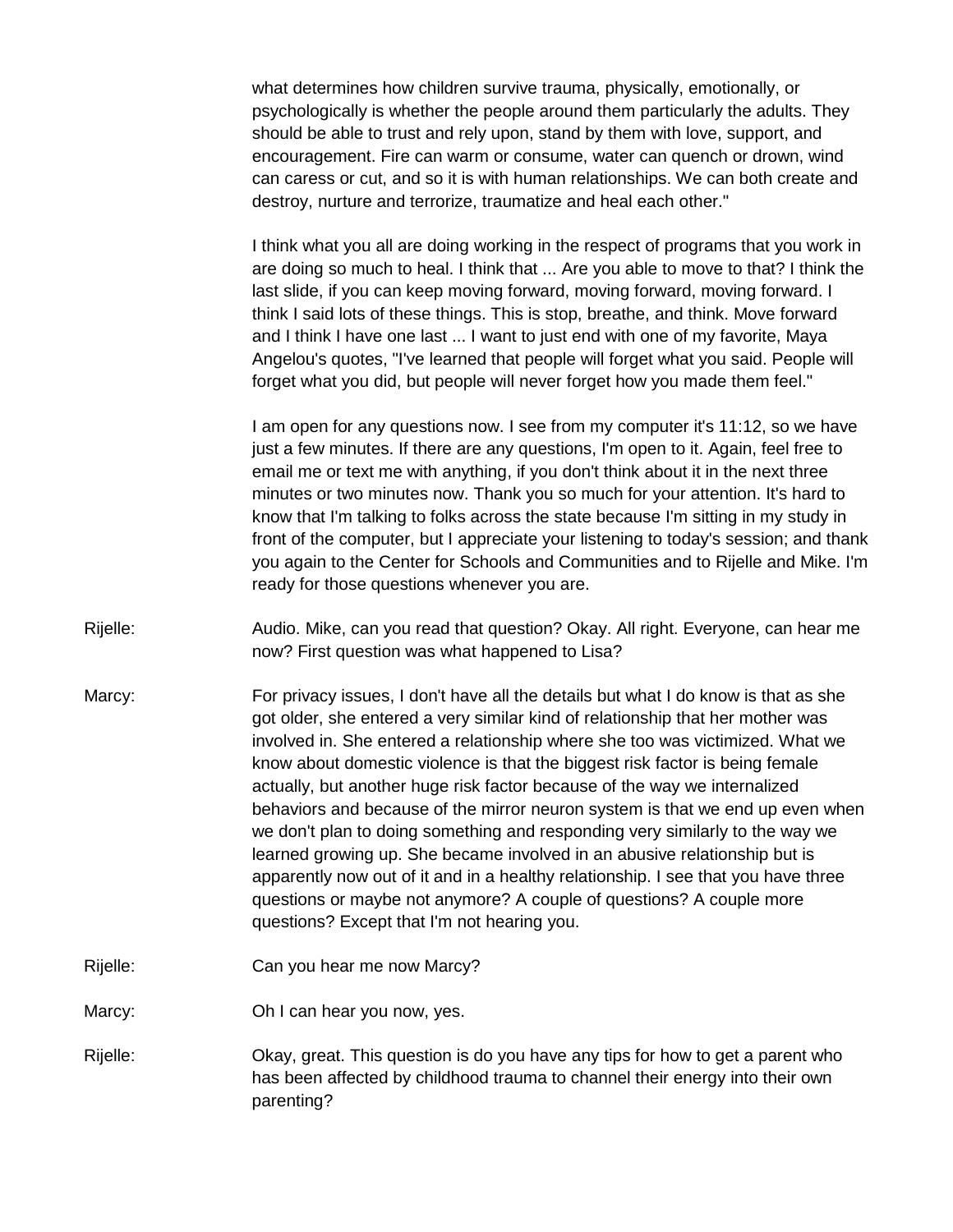| Marcy:   | Sometimes I used humor as much as I can, and sometimes I'll use that quote,<br>"Sometimes I open my mouth, and my mother jumps out," because one of the<br>things I try to do is to help them look at how their own behavior was formed. How<br>did they become? What kind of parent did they want to be, and what kind of<br>parent did they become and why? Kind of really help them talk about their own<br>parenting. Sometimes I'll say, "Tell me what kind of parent you are? Describe<br>yourself as a parent." Then, I might say something like, "How would your children<br>describe you as a parent?" because you want to get that conversation going.                                                                                                                                                                                                                            |
|----------|---------------------------------------------------------------------------------------------------------------------------------------------------------------------------------------------------------------------------------------------------------------------------------------------------------------------------------------------------------------------------------------------------------------------------------------------------------------------------------------------------------------------------------------------------------------------------------------------------------------------------------------------------------------------------------------------------------------------------------------------------------------------------------------------------------------------------------------------------------------------------------------------|
|          | In order for them to channel energy, you have to help them be self-aware. We<br>have to do it in a way  and I sometimes even like bring a mirror to a parent and<br>have them like look at themselves. They'd think it's silly and they laugh, but it's<br>really about looking at yourself in the mirror and figuring out because that's really<br>what it is. How did you become who you are? There's that quote that TD Jakes<br>says, I often don't quote but he says, "Our parents were already damaged when<br>we got them." We have to recognize that our parents have gone through things,<br>and we've gone through things. What is I think helpful is to help a parent start<br>looking at themselves in the mirror, and really start talking and thinking about<br>what kind of parent they are. I think that is the beginning of the journey into<br>maybe making some changes. |
| Rijelle: | Okay Marcy, if you can hear me, here's the last question. Do parents transfer<br>their trauma, in this case a mom who was sexually abused to their child who she<br>believes is being molested by her father?                                                                                                                                                                                                                                                                                                                                                                                                                                                                                                                                                                                                                                                                               |
| Marcy:   | Yeah. If you haven't, there's a little saying. I don't know if you've heard of it. If you<br>haven't transformed or processed from what you've experienced, then you often<br>will transmit it. Absolutely, I think it can certainly in lots of ways from your fears,<br>from how you respond, to assumptions that you make. I clearly believe that it can<br>be transmitted to a child. We have to be really clear in those situations that it's<br>the parents that need to get some help for what has happened to them, so that<br>they don't inadvertently put a child in a situation, which maybe more risky.                                                                                                                                                                                                                                                                          |
|          | If I understand what she was saying, yes, I mean these are why lots of problems<br>and some people call them dysfunctions. Lots of family issues and systems<br>become intergenerational because they don't get healed from, they don't get<br>processed, and they end up getting passed from one generation to the next. On<br>top of that they are secrets, people don't talk about them. If you don't talk about<br>it, you really can't change it.                                                                                                                                                                                                                                                                                                                                                                                                                                      |
| Rijelle: | All right. Thank you so much Marcy for taking these extra few minutes to answer<br>questions. That does look like all of the ones that have come in. I do want to<br>thank everyone for joining us today and remind you that the archive session will<br>be at the Pennsylvania Parents as Teachers website within the week. When you<br>receive the electronic evaluation via email, which will go out in just a few minutes,<br>please take a couple of minutes to complete it as your feedback helps us to offer<br>professional development of the highest quality.                                                                                                                                                                                                                                                                                                                     |